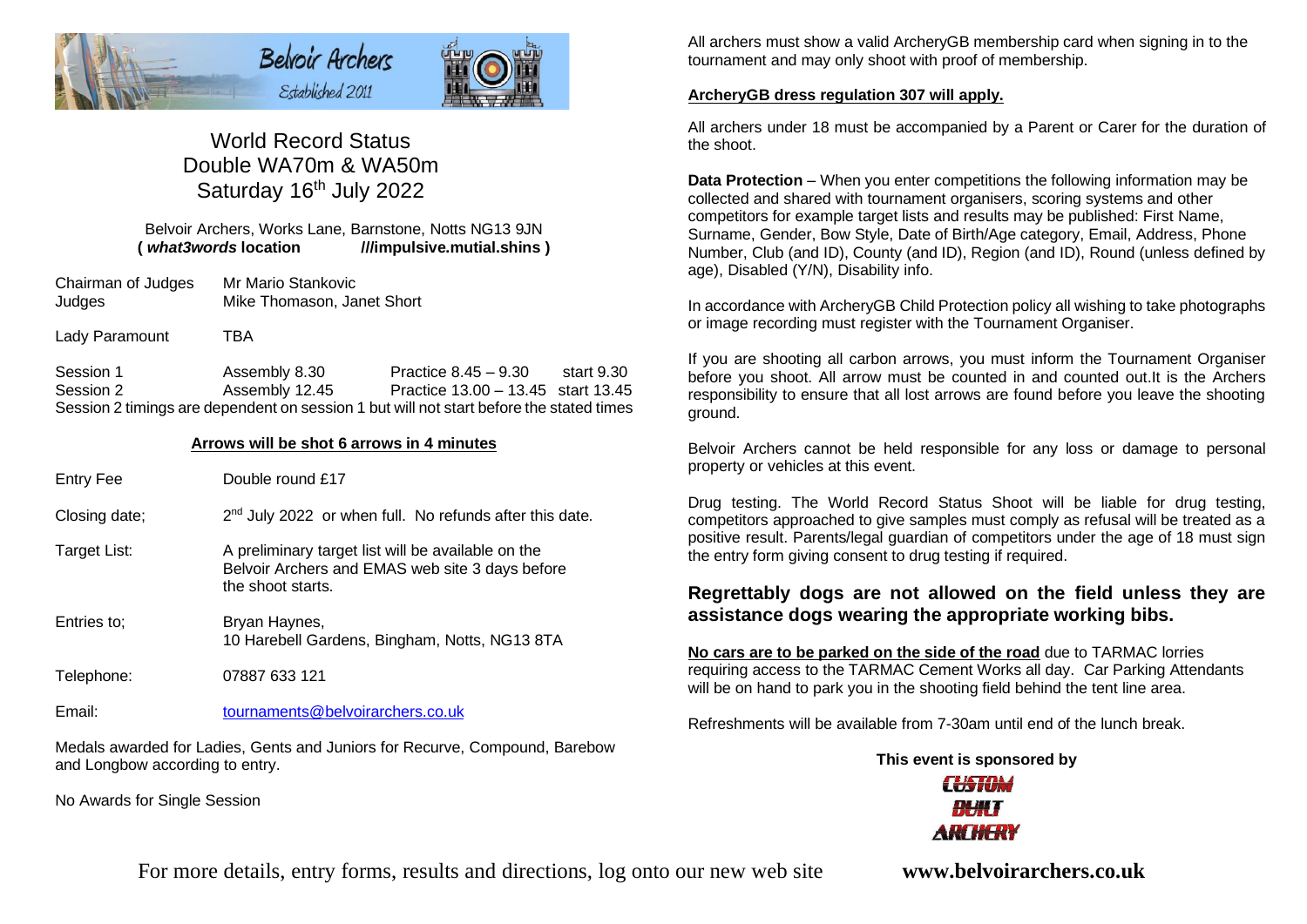# **The tournament will be run in accordance with the Government legislation and Archery GB guidance in place at the date of the event.**

# **Pre attendance symptom check:**

All competitors, officials, volunteers and parents/guardians must undergo a self assessment for any COVID-19 symptoms. No-one should leave home to attend this competition if they, or someone they live with, have symptoms of COVID-19

# **currently recognised as any of the following:**

- A high temperature
- A new, continuous cough
- A loss of, or change to, their sense of smell or taste

# **Notes:**

• If you or anyone close to you has COVID-19 symptoms you should not attend the competition

• If you feel unwell on the day you should also not attend the competition

•Each archer has been allocated a 2 metre square for a tent and equipment. Please do not bring any gazebos or large tents.

• All archers under 18 must be accompanied by ONE Parent, Guardian or Carer for the Duration of the shoot, who will be expected to remain in the archer's tent.

Apart from the above, only competitors, officials and work party are allowed on the competition venue.

# **• No food or drink will be available at the shoot so competitors must bring their own refreshments.**

• Competitors must pull their own arrows, disabled archers who are unable to do this must bring an agent or carer with them, please mention to the Tournament Organiser if this is an issue.

• All entries GDPR info will be shared with the NHS track and trace if required, a OR check in code will be displayed for those wishing to use it.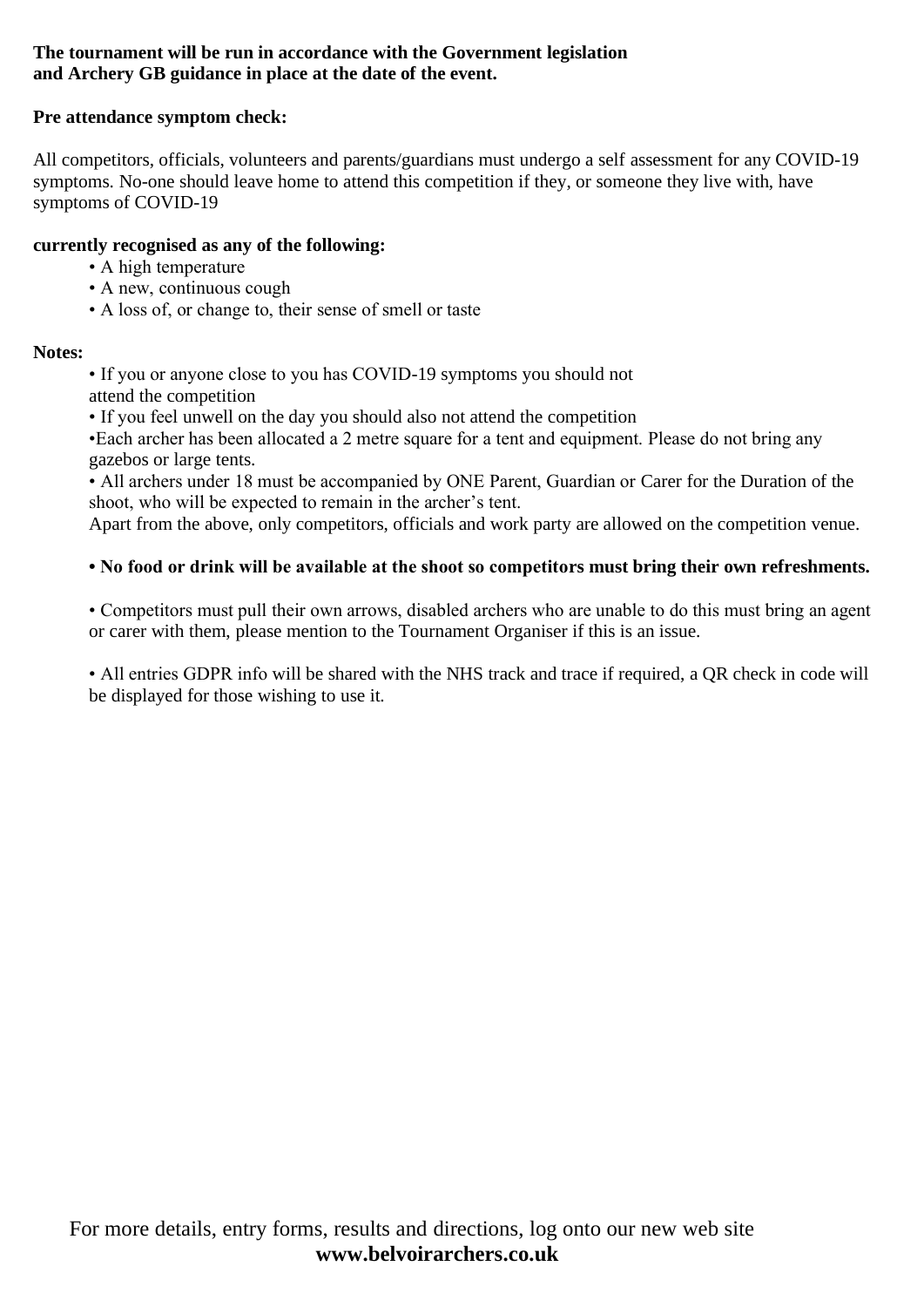| Name<br>Please indicate First and<br>Second Name | <b>ArcheryGB</b><br><b>Number</b> | Gender<br>M or F | Left or<br><b>Right</b><br><b>Handed</b><br><b>Archer</b> | <b>Special</b><br><b>Requirements see</b><br>note 1<br>Toilets - see note 2 | Club | <b>Adult</b><br>Junior<br><b>CADET</b><br><b>IncJunior</b><br><b>DOB</b><br>Note 3 | <b>Bow Type</b><br>$\mathsf C$<br><b>LB</b><br>R BB | Round<br><b>Entered</b><br><b>70m</b><br><b>50m</b> | Parent /<br>Guardian<br><b>Signature</b> |
|--------------------------------------------------|-----------------------------------|------------------|-----------------------------------------------------------|-----------------------------------------------------------------------------|------|------------------------------------------------------------------------------------|-----------------------------------------------------|-----------------------------------------------------|------------------------------------------|
|                                                  |                                   |                  |                                                           |                                                                             |      |                                                                                    |                                                     |                                                     |                                          |
|                                                  |                                   |                  |                                                           |                                                                             |      |                                                                                    |                                                     |                                                     |                                          |
|                                                  |                                   |                  |                                                           |                                                                             |      |                                                                                    |                                                     |                                                     |                                          |
|                                                  |                                   |                  |                                                           |                                                                             |      |                                                                                    |                                                     |                                                     |                                          |

**Note 1** – please indicate if you have any special requirements such as a wheel chair or perching stool **and** whether they need to remain on the shooting line **Note 2** – Wheel Chair Users – we order Portable Toilets. Do you require a larger Disabled toilet or will the standard sized toilet be suitable.

#### **Note 3 – Junior Age Groups – World Archery Rules for Age Groups Book 2 Chapter 4 apply**

4.2.2. Separate events for Cadet and Junior Women, Cadet and Junior Men, Master Women and Men can be organised in the disciplines of Target and Field Archery.

*4.2.2.1. At each competition an athlete can compete in one class only. This applies to all classes for which he is eligible.*

4.2.3. An athlete may participate in a Cadet Class in tournaments when the competition takes place up to and in the year of his/her 17th birthday.

4.2.4. An athlete may participate in a Junior Class in tournaments when the competition takes place up to and in the year of his/ner 20th birthday.

| <b>Contact Details:</b> | TOTAL FEE PAID:  | Email |
|-------------------------|------------------|-------|
| Name                    | Telephone Number |       |
| Address                 |                  |       |

Cheques payable to **Belvoir Archers**. Entries to Bryan Haynes, 10 Harebell Gardens, Bingham, Notts. NG13 8TA. **No Refunds will be given after the closing date of the shoot**.

• **Data Protection** – When you enter competitions the following information may be collected and shared with tournament organisers, scoring systems and other competitors for example target lists and results may be published: First Name, Surname, Gender, Bow Style, Date of Birth/Age category, Email, Address, Phone Number, Club (and ID), County (and ID), Region (and ID), Round (unless defined by age), Disabled (Y/N), Disability info.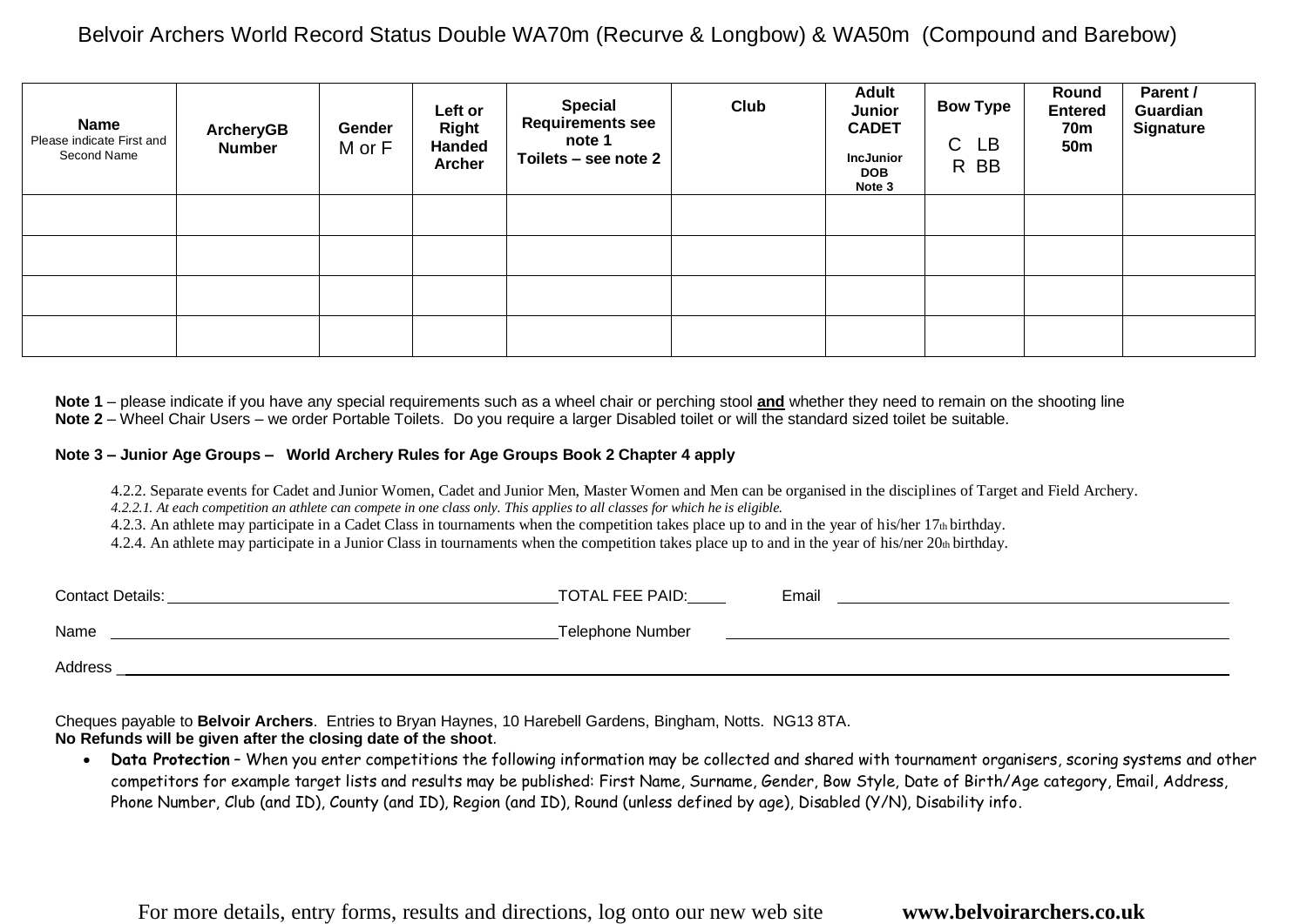## **From A46 Newark**

From Newark take the A46 to Bingham and exit at the Saxondale Roundabout, follow the signs A52 towards Grantham. After 3/4 mile, turn right across the dual carriage way towards Langar.

Follow the country road to Langar.

As you leave Langar, turn left onto Coach Gap Lane, towards the Wildflower Farm.

Follow the road past the buildings for just over ½ mile, and follow the road to the left. **Beware of the speed bumps**

Belvoir Archers shooting field will be on your left just before TARMAC Cement Works.

**(** *what3words* **location ///impulsive.mutial.shins )**

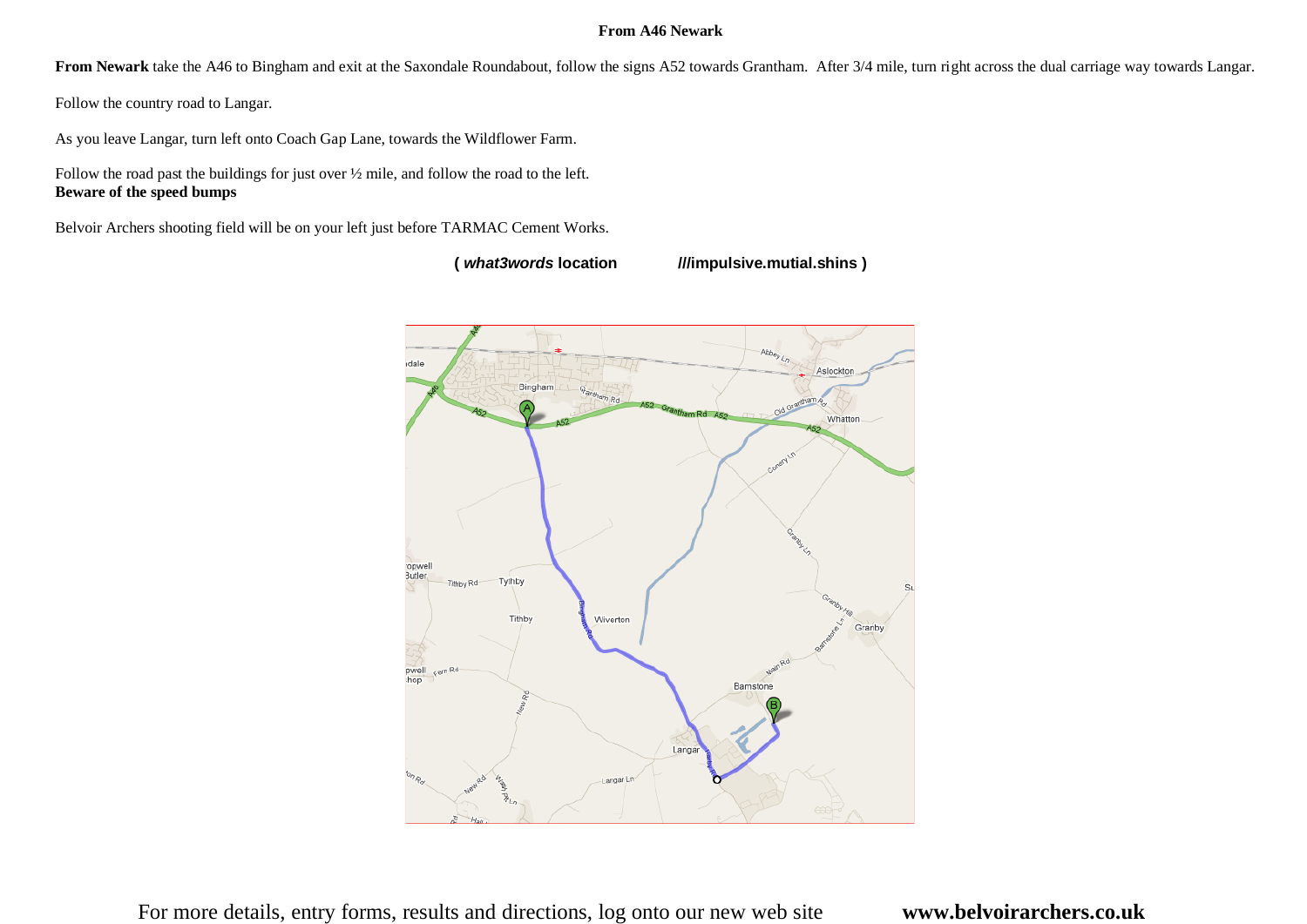#### **From A52 Grantham**

Take the A52 towards Nottingham. Go past Bottesford. The A52 will then go into a 40MPH zone in Elton. Turn left roughly opposite the Pub/Indian Resteraunt.

Go through the village towards Sutton Cum Granby.

Go Straight over the cross roads, through Sutton Cum Granby and onwards to Granby.

At the Cross roads in Granby, turn right. As you leave the village, you will go down hill, turn left at the bottom towards Barnstone and Langar.

Go through Langar village, do not turn down Works Lane (this is where your satnav will take you, but TARMAC has asked us to keep traffic away from their works where large lorries are loading and turning 7 days a week).

You will leave Barnstone, and come to the cross roads at Langar, turn left.

As you leave Langar, turn left onto Coach Gap Lane, towards the Wildflower Farm.

Follow the road past the buildings for just over ½ mile, and follow the road to the left. **Beware of the speed bumps**

Belvoir Archers shooting field will be on your left just before TARMAC Cement Works.

**(** *what3words* **location ///impulsive.mutial.shins )**

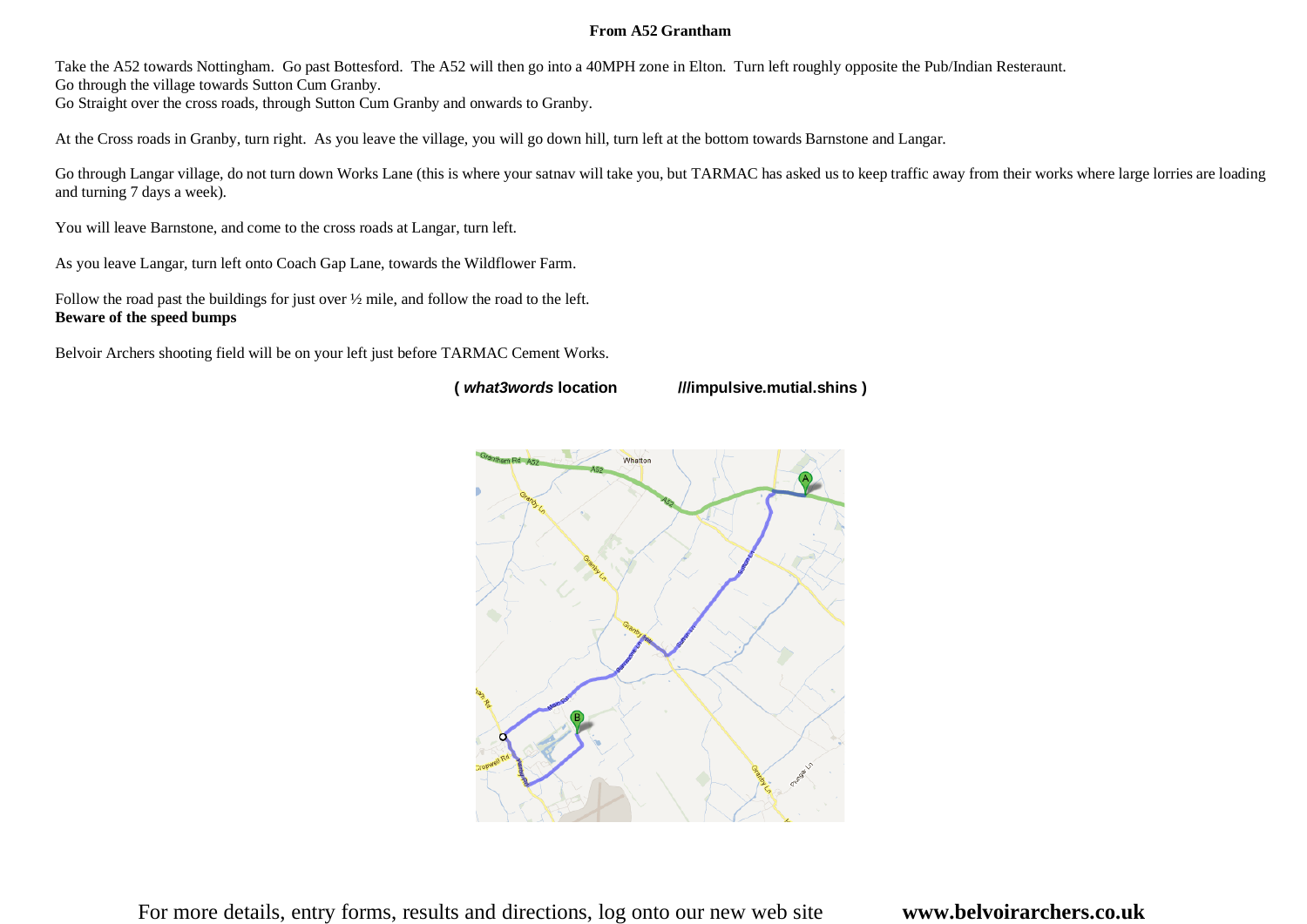### **A52 from Nottingham**

Take the A52 towards Radcliffe and Bingham.

Go along the dual carriage way from Gamston round about for approx. 1.7 miles, past the petrol station and prepare to turn right at the traffic lights towards Cotgrave, Stragglethorpe and Cropwell Bishop

On the B Road, do not turn right to Cotgrave; instead follow the B road for around 7 miles through Cropwell Bishop to Langar

At the T junction in Langar, turn right.

As you leave Langar, turn left onto Coach Gap Lane, towards the Wildflower Farm.

Follow this road past the buildings for just over ½ mile, and follow the road to the left. **Beware of the speed bumps**

Belvoir Archers shooting field will be on your left just before TARMAC Cement Works.

**(** *what3words* **location ///impulsive.mutial.shins )**